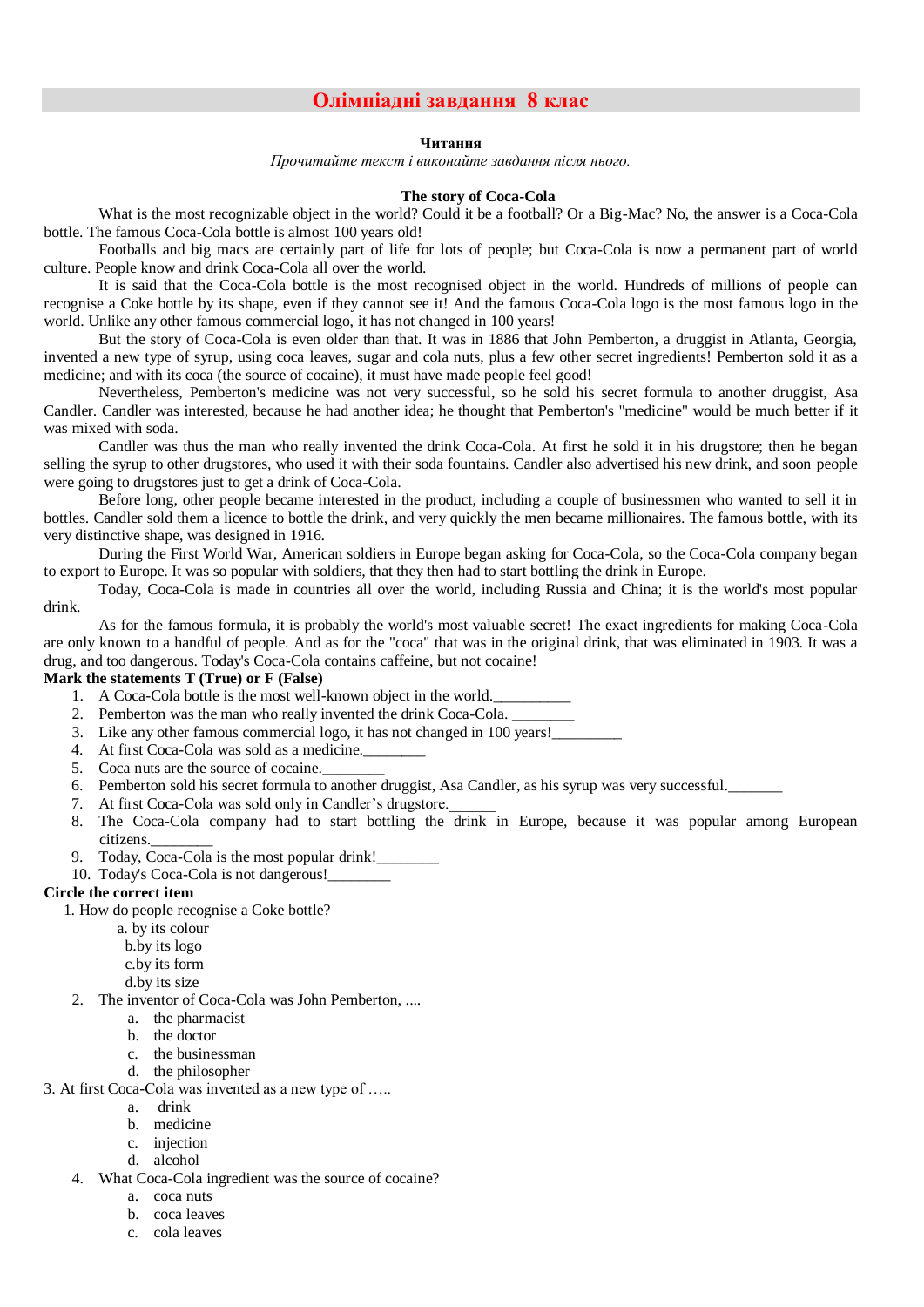- d. cola nuts
- 5. Coca-Cola has its secret ….
	- a. shape
	- b. buyers
	- c. recipe
	- d. producers
- 6. Coca Cola became popular when it was mixed with ….
	- a. syrup
	- b. water
	- c. black tea
	- d. bubbling water
- 7. The bottle became famous, because of its very …. shape.
	- a. plain
	- b. big
	- c. memorable
	- d. beautiful
- 8. Coca-Cola was exported to Europe by … .
	- a. the company
	- b. Pemberton
	- c. Candler
	- d. the soldiers
- 9. The exact ingredients for making Coca-Cola are only known to ….
	- a. a small number of people
	- b. a lot of people
	- c. the inventor
	- d. all people
- 10. The ingredient "coca" was a drug and in 1903 it was … .
	- a. added
	- b. forbidden
	- c. forgotten
	- d. taken out

### **Творча письмова робота**

*Оберіть одну тему і висвітліть її у творі.*

- 1. Do you think you have a healthy life style? What is the main purpose of it?
- 2. Are you an internet surfer? What do you usually surf on the Internet?
- 3. Do you like listening to music? What kind of music do you prefer to listen to?

# **Олімпіадні завдання 9 клас**

## **Читання**

*Прочитайте текст і виконайте завдання після нього.*

#### **The first year of life**

If you have any experience of babies, then you know that they develop very quickly. Every week you see huge changes in their bodies and what they have learned to do. But I'd love to know what babies are thinking about, wouldn't you? And I'd love to understand more about how a baby's brain works.

A newborn baby can see, hear and feel. By the age of five, a child can talk, ride a bike and invent imaginary friends. How does this development happen? We don't understand the way language, thinking and planning develop very well. Now scientists are using new technology to 'see' into children's brains. And they are discovering new information about the way a baby's brain develops.

A study in 2010 showed that the experiences a child has in the first few years affect the development of the brain. It showed that children who received more attention often had higher IQs. The brain of a newborn baby has nearly a hundred billion neurons. This is the same number as an adult's brain. As they grow, a baby receives information through the senses of sight, hearing, smell, taste and touch. This information creates connections between different parts of the brain. At the age of three, there are a hundred trillion connections.

One experiment looked at images of babies' brains while they were listening to different sounds. The sounds were in different sequences. For example, one sequence was mu-ba-ba. This is the pattern 'A-B-B'. Another sequence was mu-ba-ge. This is the pattern 'A-B-C'. The images showed that the part of the brain responsible for speech was more active during 'A-B-B'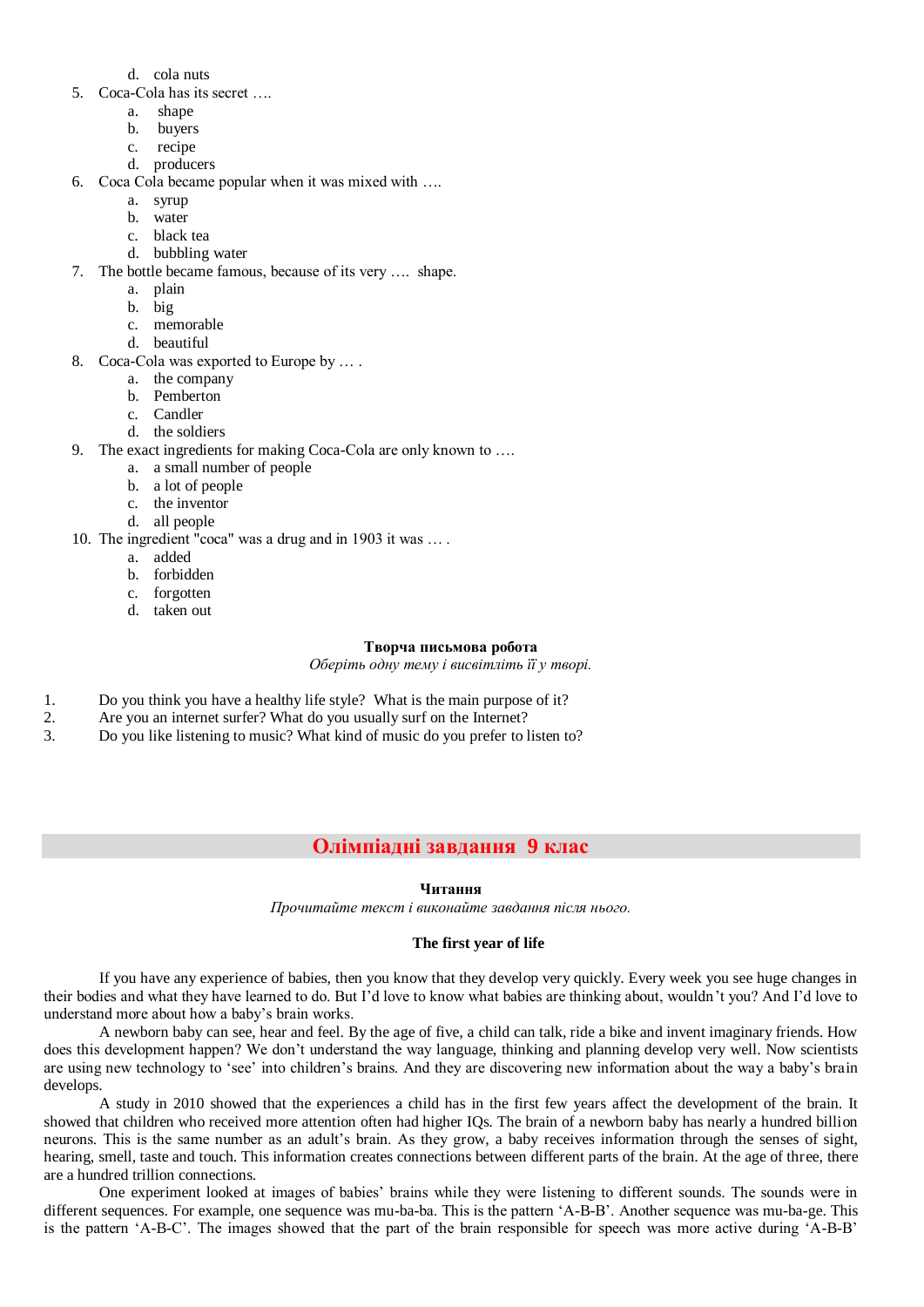patterns. This shows that babies can tell the difference between different patterns. This experiment is interesting because sequences of words are important to grammar and meaning. Compare two sentences with the same words in a different order: 'John killed the bear' is very different from 'The bear killed John.' So babies are starting to learn grammatical rules from the beginning of life.

Researchers also know that babies need to hear a lot of language in order to understand grammar rules. But there is a big difference between listening to television, audio books or the internet, and interacting with people. One study compared two groups of nine-month-old American babies. One group watched videos of Mandarin Chinese sounds. In the other group, people spoke the same sounds to the babies. The test results showed that the second group could recognise different sounds, however the first group learned nothing. The scientist, Patricia Kuhl, said this result was very surprising. It suggests that social experience is essential to successful brain development in babies.

## **Mark the statements T (True) or F (False)**

- 1. The article explains how human brains work.
- 2. Scientists understand child development very well.
- 3. Early experiences affect how babies feel.\_\_\_\_\_\_\_\_\_
- 4. Information received through different senses connects different parts of the child's brain.\_\_\_\_\_\_\_
- 5. Babies' brains recognise different sound patterns.
- 6. Experiments focusing on language have given researchers new information.
- 7. Experiments with sound patterns show that babies understand different words.
- 8. Grammar and meaning depend on word sequencing.
- 9. Babies can learn Mandarin Chinese easily.
- 10. Interactive experiences are important in brain development.\_\_\_\_\_\_\_

### **Circle the correct item:**

- 1. The purpose of the article is to ...
- a) compare the brains of adults and children.
- b) compare American and Chinese babies.
- c) explain new studies into the development of babies' brains.
- d) describe how a new-born baby's brain works.

2. The first paragraph states all of the following except:

- a) babies' bodies change every week.
- b) babies' development is fast.
- c) babies learn to do something new every week.
- d) it is easy to understand babies thoughts.

3. According to the second paragraph ...

- a) most aspects of child development are understood quite well.
- b) some five-year-olds have imaginary friends.
- c) by the age of 5 children have a fully-developed brain.
- d) children use technology more these days.

4. New technology has revealed …

- a) information about child development.
- b) that babies see differently from young children.
- c) what a new-born child's brain looks like.
- d) how babies learn grammar.

5. Which statement is supported by the third paragraph?

- a) Adult brains have more neurons than new-born babies' brains.
- b) Babies and three-year-olds have the same number of neurons.
- c) Early experiences have an effect on brain development.
- d) The development of language is the easiest thing to study in babies.

6. What information is given about the baby's IQ?

- a) Attention and IQ are connected.
- b) It's difficult to change a baby's IQ.
- c) Some three-year-old children have a high IQ.
- d) A child's IQ depends on the senses of sight, hearing, smell, taste and touch.

7. The listening experiment has proven that:

- a) Babies' brains can't recognise different sound patterns.
- b) The pattern 'A-B-B' is easier to understand than 'A-B-C'.
- c) The pattern 'A-B-C' is easier to understand than 'A-B-B'.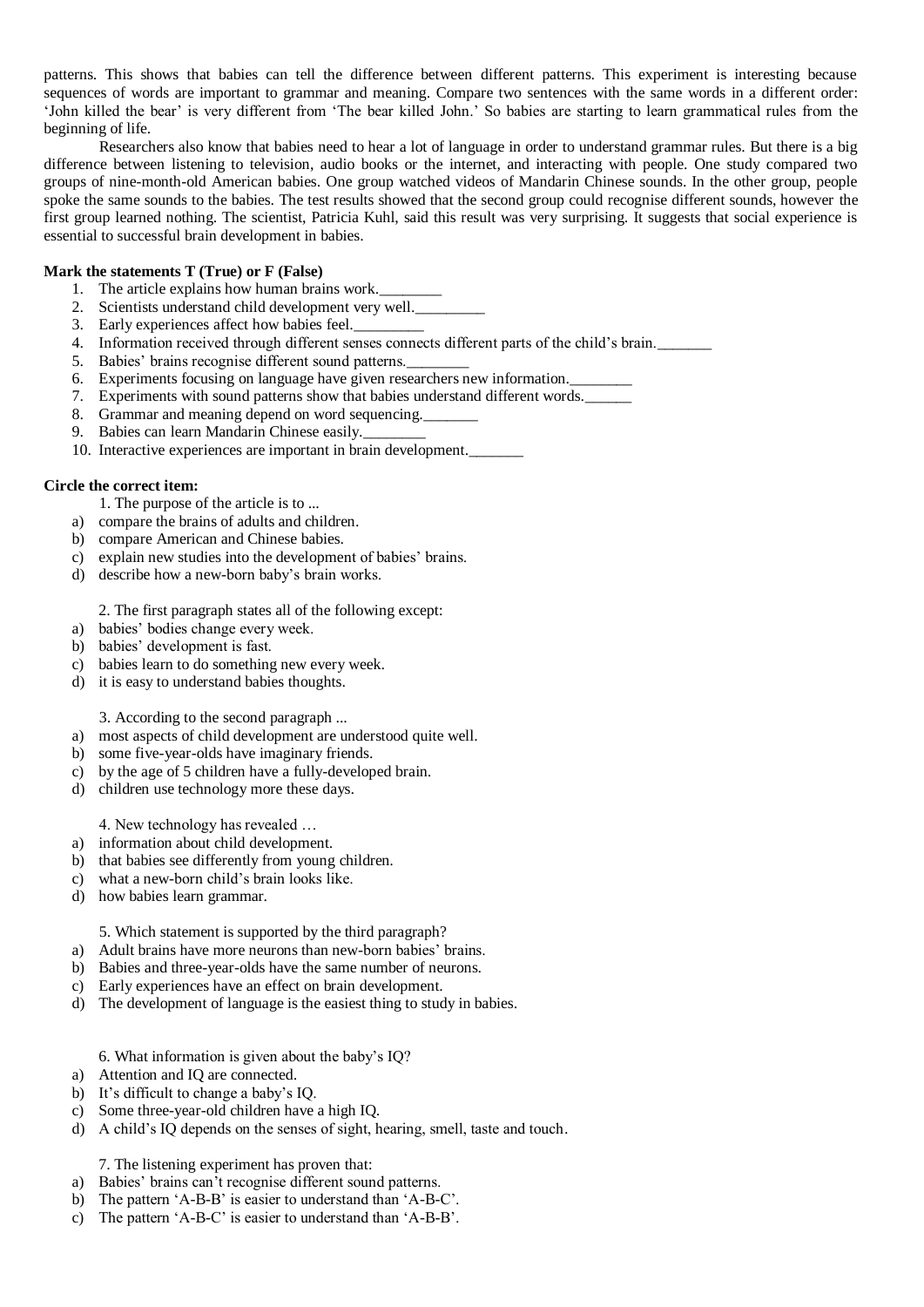d) It's not known which area of a baby's brain processes speech.

8. Experiments with sound patterns …

- a) demonstrate that babies understand different words.
- b) show that babies can understand Mandarin Chinese.
- c) suggest that sequence is relevant to meaning.
- d) show that babies can begin to understand grammar.

9. What did the study described in the last paragraph do?

- a) compared the effects of different languages.
- b) proved that word order is part of grammar.
- c) investigated if babies can learn Chinese.
- d) divided babies into two groups with different treatment.

10. What is the main conclusion from the study?

- a) Different languages have different grammar.
- b) Babies can understand television at the age of nine months.
- c) Social interaction has a big influence on the brain.
- d) Watching videos is a good way to develop a child's brain.

## **Творча письмова робота 9 клас**

*Оберіть одну тему і висвітліть її у творі.*

1. Zoos are seen as necessary but sometimes poor alternatives to a natural environment. Discuss some of the arguments for and/or against keeping animals in zoos.

2. Should teachers have to wear uniforms or have a dress code? Write an essay to support your choice and to persuade the other students to vote for your choice.

3. If you had the opportunity to bring any person (past or present, fictional or real) to a place that is special to you, who would you bring and why?

# **Олімпіадні завдання 10 клас**

### **Читання**

*Прочитайте текст і виконайте завдання після нього.*

## **The Birdmen" from A History of the US – An Age of Extremes by Joy Hakim**

Suppose, tomorrow you open your front door and there before you is a flying saucer. A spaceman steps out and smiles. The next day you go to school and tell your friends what you saw. Do you think they will believe you?

Today, it is hard for us to understand what people thought when they first heard that men had flown. Mostly, if they hadn't seen it themselves, they didn't believe it. Why, if people were foolish enough to say men could fly, the next thing they might say was that someday men would walk on the moon!

But on December 17, 1903, two men flew. They were brothers from Dayton, Ohio, and they owned a bicycle shop. They had attended school, but neither had graduated from high school. Their names were Wilbur and Orville Wright. It was not luck that made them the first people in all of history to build and fly an airplane that lifted off the ground with its own power. It was hard work and determination. Before they built the plane they studied all that was known about flying. They thought, argued, and experimented. They built a wind tunnel and tested 200 differently shaped wings. Then they drew plans and built carefully.

When they flew, it was from Kill Devil Hill at Kitty Hawk, on North Carolina's Outer Banks. The Outer Banks are islands that run like a row of beads along the Carolina coast. Back in the 17th century, Sir Walter Raleigh planted a colony there, the Lost Colony. In the 18th century, the Outer Banks were home base to Blackbeard the pirate.

Today the islands are filled with tourists and hotels and cottages. But in 1903, Kitty Hawk was an empty sandy beach, with a few fishermen and a lifeboat station where men stood by to aid shipwrecks. Kill Devil Hill, which is just a big sand dune, was a good place to test an airpiane.

On that windy December day, Orville won the toss of a coin. He got to fly first, lying flat on his stomach on the wing of the kite-like biplane. Wilbur ran beside him; the plane lifted a few feet above the sand and stayed in the air for 17 seconds. The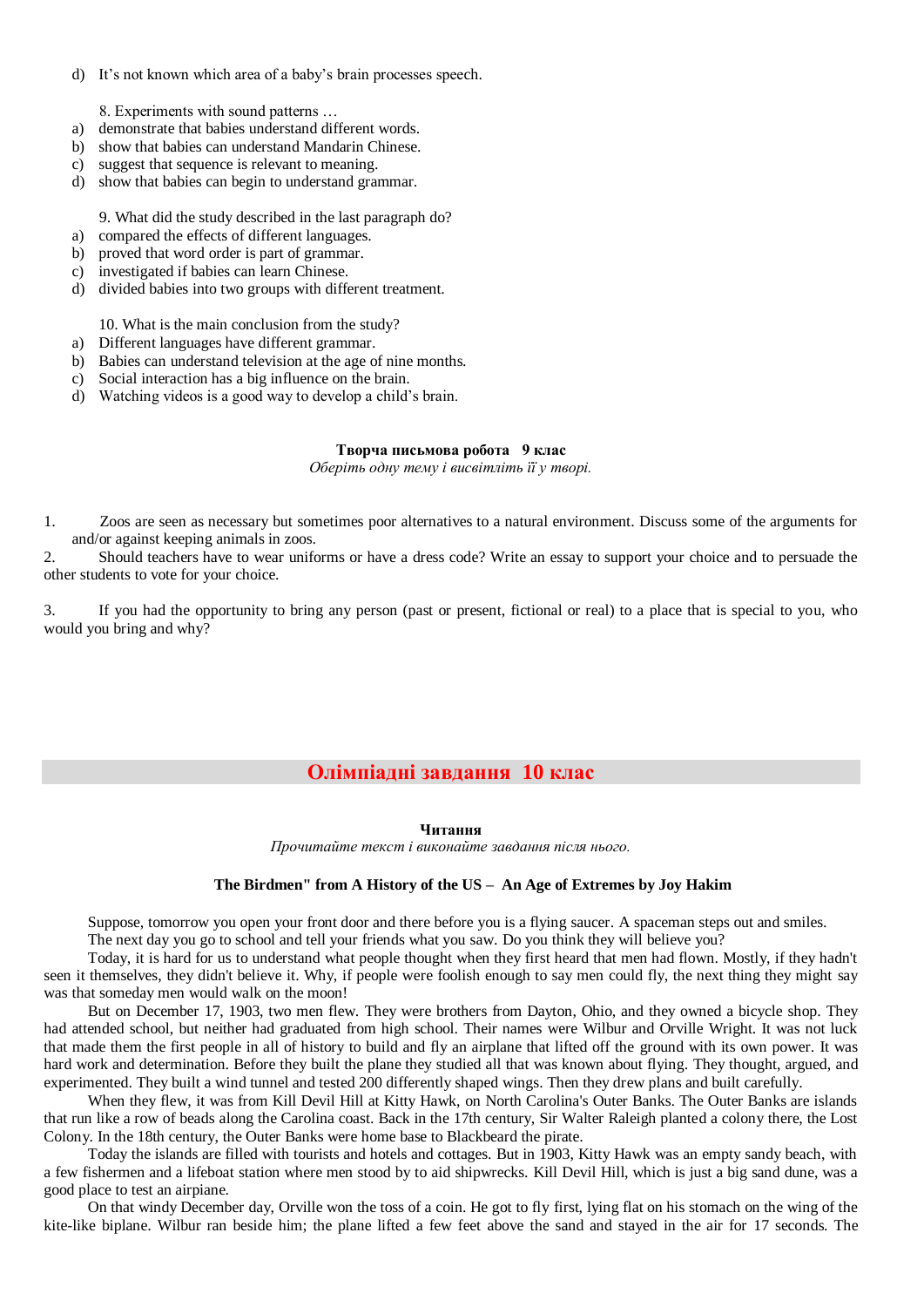brothers took turns and flew four flights that day. The longest lasted 59 seconds. It was enough. They had flown. The men from the lifeboat station had seen them and taken a picture.

The headlines in the morning newspaper in nearby Norfolk, Virginia — the Virginian Pilot — told of the flight, although most of the details in the story were wrong. The brothers were upset about the poor reporting, but it didn't much matter: no one paid attention, and other newspapers didn't carry the story. No one understood that birds now had competition: people would soon be flying.

Orville and Wilbur went home to Dayton and set to work. They knew they could fly, but they also knew their plane needed improving. They flew around a big pasture in Ohio. Neighbors saw them and talked about the flights. In 1904 a group of newspaper reporters came to see for themselves.

Now, the Wright brothers were not daredevils. They were very methodical and precise. They did everything as well as they could. They checked and tested and checked and tested again, each time they flew. That made sense.

When the reporters arrived, the brothers were having mechanical problems with the plane. The reporters stayed two days. The Wright brothers wouldn't fly on those days; the plane wasn't ready. The reporters left. Some wrote that the Wright brothers were fakes.

One writer did stay and saw them fly. He was the editor of an apiary journal. An apiary is a place where bees are raised for their honey. Yes, you heard that right: the first long article about the Wright brothers' flight was in a beekeepers' magazine!

In September of 1908, in Virginia, Orville showed Americans that people could fly. He lifted his plane into the air and swung around an army field one and a half times before he landed. The crowd of watchers rushed forward "screaming as loudly as they could, overwhelmed by the miracle that had taken place before their eyes".

Try to imagine that scene in 1908. For thousands and thousands of years, men and women looked at birds and dreamed that they too could lift themselves into the air. Some tried. Mythical Icarus, back in ancient days, took birds' feathers and a frame and made something like a hang glider. But when he soared into the air the sun melted the wax that held the feathers and Icarus fell into the sea. Others, who we know were real, had built gliders, or hot-air balloons that floated on the wind. What the Wrights did was different. They didn't depend on the wind. They used their intelligence to build a machine that conquered the skies. They solved the problem of flight. Now everyone believed it — people could fly!

#### **Statements 1-10 (on your answers sheet circle the correct letter a, b, c, or d)**

1. Orville and Wilbur... a) graduated from high school; b) didn't finish high school; c) graduated from vocational school; d) the article doesn't say. 2. Their first flight was ... a) at Dayton, Ohio; b) at Kitty Hawk; c) at Norfolk Virginia; d) in a big pasture. 3. The Lost Colony was established ... a) in the 18th century; b) to bring tourists to the area; c) in the 17th century; d) the article doesn't say. 4. The Wright brothers were ... a) methodists; b) medical; c) methodical; d) merry. 5. Orville got to fly the plane first because ... a) he won the coin toss; b) he could run faster than Wilbur; c) he had more courage than Wilbur had; d) he convinced Wilbur he should be first. 6. The newspaper article that appeared about their first flight... a) was also carried by many other newspapers; b) pleased Orville and Wilbur very much; c) was talked about by everyone; d) had most of the details wrong. 7. You could describe the Wright brothers as ... a) daredevils when it came to flying; b) very thorough about everything having to do with flying; c) men who enjoyed arguing with reporters; d) being from Kitty Hawk.

- 8. Orville and Wilbur worked on their plane in ...
- a) an apiary;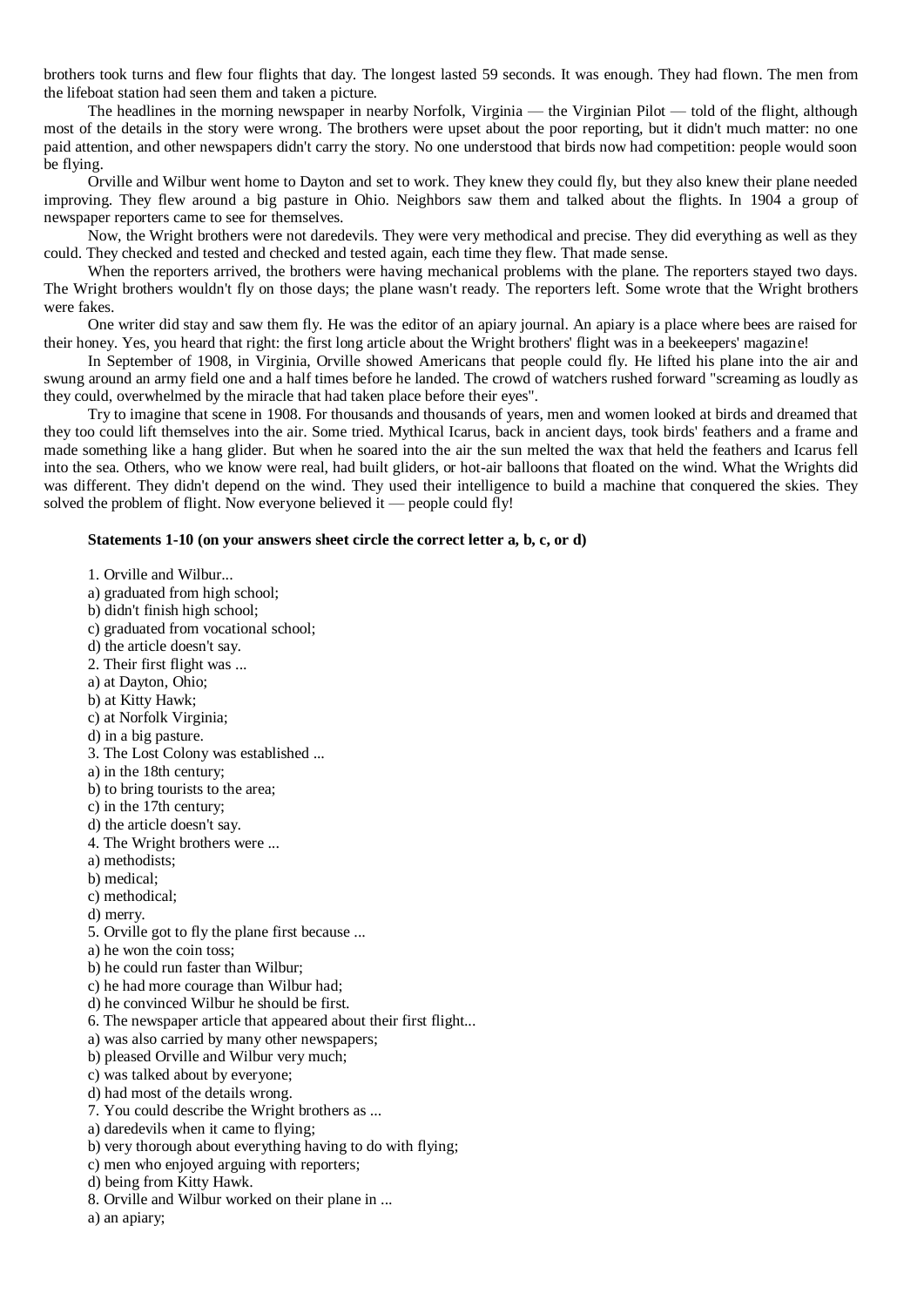b) their bicycle shop;

c) afield;

- d) Norfolk, Virginia.
- 9. The flight by Orville and Wilbur Wright took place approximately ...
- a) 85 years ago;
- b)  $125$  years ago;
- c) 100 years ago;
- d) 150 years ago.
- 10. You could describe Icarus as ...
- a) a brave man;
- b) having flown successfully;
- c) having built a glider;
- d) a mythical character.

## **Writing Comprehension Test**

1. You have got a letter from an English-speaking friend who complains that teenagers do not know how to occupy their free time. Express your opinion. Say how you try to solve this problem.

2. Your teachers must have not a set of the set of the set of the set of the set of the set of the set of the set of the set of the set of the set of the set of the set of the set of the set of the set of the set of the se always told you that your school is your second home. Do you agree with these words?

- Do you like lessons? Do you take active part in your lessons?
- What problems do you face at school? How do you cope with them?
- What in your opinion contributes to students' progress at school all modern facilities available or hard study of students? Perhaps something else?
- 3. Read and think about the following statement: Only people who earn a lot of money are successful. Do you agree or disagree with this definition of success? Use specific reasons and examples to support your opinion.

# **Олімпіадні завдання 11 клас**

#### **Читання**

*Прочитайте текст і виконайте завдання після нього.*

## **Lincoln's Assassination**

Three days before John Wilkes Booth fatally shot the President, Lincoln relayed a dream he had to his wife in which he was wandering through the rooms of White House hearing sobs and crying as he went. When he reached the East Room, he noticed a casket. He asked a soldier who was in the casket and the soldier replied that it was the President – killed by an assassin. Lincoln woke up from that dream but failed to sleep for the rest of the night.

Little did the President know that as he dreamed of his own assassination, the actual plot was being formulated by John Wilkes Booth, an actor and Confederate sympathizer. Booth's original plan was simply to kidnap the President, but as his anger grew over Lincoln's support for former slaves, he resolved to kill the president, Secretary of State William Seward, Union General Ulysses S. Grant, and Vice-president Andrew Johnson. To help in his nefarious plot, Booth recruited George Atzerdot to kill Johnson and David Herold and Lewis Powell to kill Seward. Herold would lead Powell to Seward's house because Powell was unfamiliar with the layout of the city. Booth directed Mary Surratt, another Confederate sympathizer, to deliver a package of "field glasses" to her tavern where Booth could pick them up after the assassination. In addition, she was to instruct the innkeeper to give Booth whiskey and several guns she had stored for him for his escape into the South.

On the night of April 14, 1865, Lincoln was to attend the performance of Our American Cousin at Ford's Theater. It was a perfect opportunity for Booth, who knew every line of the play, and knew every corner and corridor of the theater. Lincoln's presidential box was supposed to be manned by a police officer named John Frederick Parker. Parker, however, left his post to visit a tavern, and may or may not have returned. He might have fallen asleep on the job. Booth, with easy access to the President's box, waited for the right moment during the play, rushed into the box, and shot the President in the back of the head. As the President fell over, Mary Todd Lincoln caught him then began screaming. Soon, chaos broke out as the audience attempted to flee the theater. Booth vaulted from the box to the stage below but caught his boot spur in a treasury flag and broke his leg. Before he escaped from the theater, a visibly limping Booth was said to have yelled "Sic Semper Tyrannis," which means "Thus Always to Tyrants" in Latin. It is also the motto of the state of Virginia.

Meanwhile, Booth's co-conspirator, Lewis Powell, had gained entry into the Seward house and stabbed the Secretary of State in the face with a dagger after beating his son Frederick over the forehead with a gun. Seward, who had been bedridden since a carriage accident, was lucky to survive. George Atzerdot, who had been assigned by Booth to murder vice president Johnson, decided against the plans and drank the night away in a tavern.

Charles Leale, a doctor who was at Ford's Theater at the time of the assassination, was the first to respond to the shooting. He examined the president and found the bullet hole in his head and removed the blood clot. Lincoln's breathing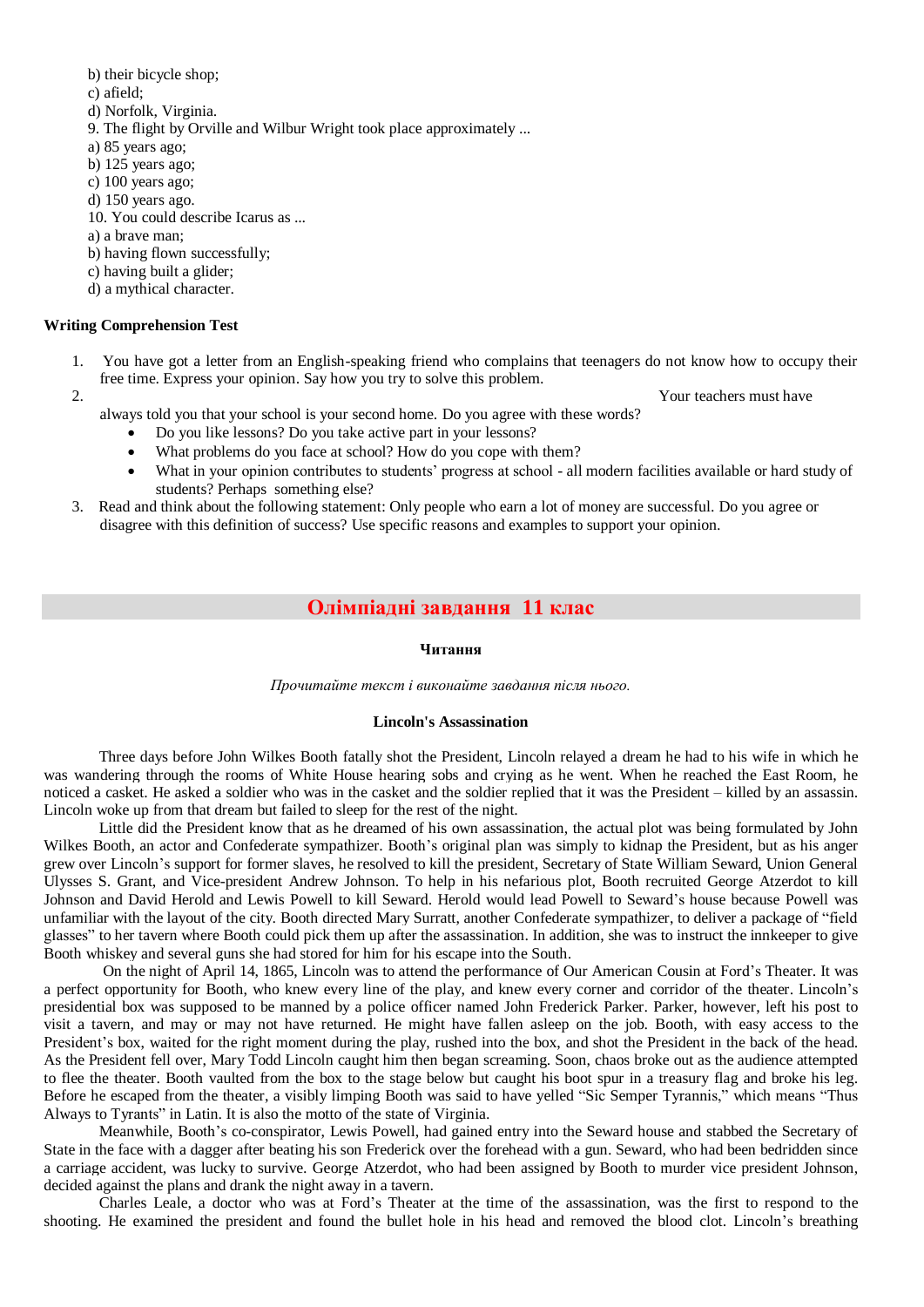reportedly improved temporarily, but Leale knew the wound was mortal. Leale and two other doctors had Lincoln moved to the boarding house of William Peterson, across the street from the theater. Soon, Lincoln's son Robert, Secretary of War Edwin M. Stanton, and Secretary of the Navy Gideon Welles were summoned to the house. Stanton quickly took control of the scene and ordered the removal of Lincoln's hysterical wife, Mary. From the Peterson House, Stanton ordered the search for Booth to commence. As the night wore on, however, the President's breathing became shallower. At 7:22 A.M. on April 15, 1865, he was pronounced dead, at which point Stanton uttered his immortal words "Now, he belongs to the ages."

Following the fall that broke his leg, Booth made his way out of theater by slashing his knife at anyone who got in his way. Booth had meticulously planned his escape and had rode to the outskirts of Washington D.C. shortly after the assassination. When he reached the Navy Yard Bridge, which led out of the city, Booth managed to convince the guard Silas T. Cobb, who was under orders not to let anyone pass, to let him cross the bridge. Booth eventually met up with John Herold and the pair retrieved their weapons from Mary Surratt's house before visiting the house of Dr. Samuel Mudd, who would set Booth's broken leg. Booth and Herold, aided by other Confederate sympathizers hid out in a swamp for five days until it was determined they could safely cross the Potomac River into Virginia. The two managed to persist for twelve days until they were tracked down by Union soldiers at a farm in Virginia. Booth barricaded himself inside a barn and refused to surrender. Union soldier Boston Corbett shot Booth in the neck, paralyzing him. After being shot, soldiers dragged him to the barn steps where he died two hours later.

Lewis Powell, George Atzerdot, David Herold, and Mary Surratt were all eventually detained and sentenced to hang. Mary Surratt became the first woman in U.S. history to be hanged, though several of the jurors signed a petition requesting her pardon after it was too late. Dr. Samuel Mudd, who set the broken leg of the assassin, was sentenced to life in prison.

## **Task 1. Mark the statements T (True) or F (False)**

- 1. John Wilkes Booth was once wandering through the rooms of White House hearing sobs and crying as he went.
- 2. John Wilkes Booth abandoned his original plan to kidnap President Lincoln.\_\_\_\_\_
- 3. Both Mary Surratt and John Wilkes Booth were Confederate sympathizers.\_\_\_\_\_
- 4. John Wilkes Booth intended to hide in a tavern.
- 5. Lincoln was fully protected in his presidential box.
- 6. Booth was seen to be hurt while escaping from the theater.
- 7. All conspirators carried out their assignments.
- 8. Secretary of State William Seward tried to run away from the attackers.
- 9. John Wilkes Booth was fatally wounded in the neck.
- 10. Mary Surratt was pardoned when several of the jurors signed a petition with the respective request. \_\_\_\_

### **Task 2. Circle the correct item**

- 1. What did President Lincoln's dream foretell?
	- a. An unknown person's death
	- b. The East Room of the White House
	- c. His own death
	- d. The death of his son

#### 2. Which of the following was NOT true about John Wilkes Booth?

- a. He was an actor.
	- b. He sympathized with the South.
	- c. He did not really want to kill Lincoln.
	- d. He believed in slavery.

3. What does the word 'nefarious' mean in the following sentence: 'To help in his nefarious plot, Booth recruited George Atzerdot to kill Johnson and David Herold and Louis Powell to kill Seward'?

- a. old
- b. successful
- c. unlikely
- d. evil
- 4. Why was David Herold needed in Booth's Plan?
	- a. To help George Atzerdot
	- b. To kill Vice-president Johnson
	- c. To help Louis Powell
	- d. To kill General Grant

5. Which of the following words best describes John Wilkes Booth as he entered Lincoln's private box at Ford's Theater?

- a. Careless
- b. Sad
- c. Terrified
- d. Opportunistic